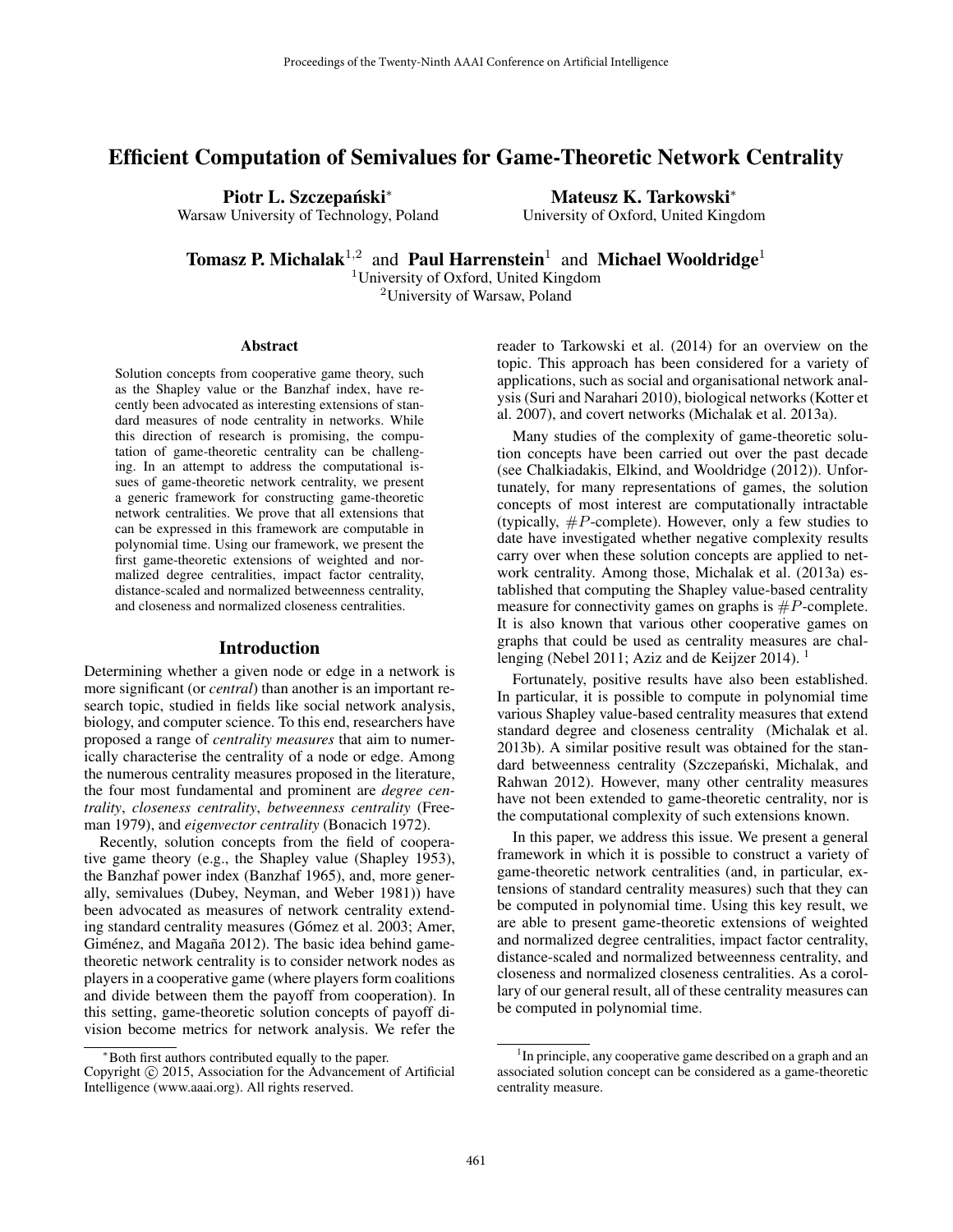# **Preliminaries**

A *network* is a graph  $G = (V, E)$ , where V is a set of nodes and  $E$  a subset of unordered pairs  $(v, u)$  of nodes in  $V$ . A *path*  $\pi_{st}$  from node s to node t in a graph G is an ordered set  $(v_0, v_1, \ldots, v_n)$  such that  $v_0 = s$  and  $v_n = t$  and  $(v_i, v_{i+1}) \in E$  for all i with  $1 \leq i < n$ . We define the set of *neighbours* of a node v and a subset C of nodes by  $E(i)$  =  $\{j : (i, j) \in E\}$  and  $E(C) = \bigcup_{i \in C} E(i) \setminus C$ , respectively. We refer to the *degree* of a node v by  $deg(v) = |E(v)|$ . The *distance* from a node s to a node t is denoted by  $dist(s, t)$ and is defined as the size of the shortest path between s and t. The distance between a node v and a subset of nodes  $C \subseteq V$ is denoted by  $dist(C, v) = \min_{u \in C} dist(u, v)$ . Paths, neighbours, and distances are prominent in definitions of *network centrality measures*, i.e., functions that associate with each node a real value that represents its centrality, and we will refer to them as *(graph) items.*

A cooperative game consists of a set  $N = \{1, 2, ..., n\}$ of *players* and a *characteristic function*  $\nu : 2^N \rightarrow \mathbb{R}$ , which assigns to each *coalition*  $C \subseteq N$  of players a real value (or payoff) indicating its performance, where  $\nu(\emptyset) = 0$ . A *cooperative game in characteristic function form* is a pair  $(N, \nu)$ , but we will refer to it simply by  $\nu$ . In our network setting we will always consider the set of players as the set of nodes V in a graph G. The *grand coalition* is the set N of all players.

A basic research problem in cooperative game theory is how to divide the payoff from cooperation (usually the value of the grand coalition) among the players. *Semivalues* (Dubey, Neyman, and Weber 1981) represent an important class of solutions to this problem. To define semivalues, let us denote by  $MC(C, i)$  the marginal contribution of the player i to the coalition C, i.e.,  $MC(C, i)$  =  $\nu(C \cup \{i\}) - \nu(C)$ . Let  $\beta : \{0, 1, \dots, |N| - 1\} \to [0, 1]$  be a function such that  $\sum_{k=0}^{|N|-1} \beta(k) = 1$ . Intuitively, when we calculate the expected marginal contribution of a node,  $\beta(k)$ will be the probability that a coalition of size  $k$  is chosen for this node to join. This is why  $\beta(k)$  is defined on values ranging from 0 to  $|N| - 1$ . Since a node *i* cannot join a coalition that it is already in, we only need to look at coalitions not containing *i*. Given  $\beta$ , the semivalue  $\phi_i(\nu)$  for a player *i* in cooperative game  $\nu$  is:

$$
\phi_i(\nu) = \sum_{0 \le k < |V|} \beta(k) \mathbb{E}_{C_k}[\text{MC}(C_k, i)],\tag{1}
$$

where  $C_k$  is the random variable of all possible coalitions of size k drawn with uniform probability form the set  $N \setminus \{i\},$ and  $\mathbb{E}_{C_k}[\cdot]$  is the expected value operator for the random variable  $C_k$ .

The Shapley value (Shapley 1953) and the *Banzhaf index* of power (Banzhaf 1965) are two prominent and wellknown examples of semivalues. They are defined by  $\beta$ functions  $\beta^{Shapley}$  and  $\beta^{Banzhaf}$ , respectively:

$$
\beta^{Shapley}(i) = \frac{1}{|N|} \quad \text{and} \quad \beta^{Banzhaf}(i) = \frac{\binom{|N|-1}{i}}{2^{|N|-1}}.
$$

For the purposes of defining a cooperative game on any network, we will systematically associate characteristic functions with graphs through *representation functions*.

Definition 1 (Representation function) *A* representation function *is a function*  $\psi$  *that maps every graph*  $G = (V, E)$ *onto a cooperative game*  $(N, \nu_G)$  *with*  $N = V$ *.* 

Now, solution concepts like semivalues can be used in the network setting by applying them to the characteristic function that a network represents.

### Definition 2 (Game-theoretic centrality measure)

*Formally, we define a game-theoretic centrality measure as a pair*  $(\psi, \phi)$  *consisting of a representation function*  $\psi$  *and a solution concept* φ*.*

Example 1 *Let us consider a game-theoretic centrality measure*  $(\psi_R, \phi^{Shapley})$ . We say that  $\psi_R$  is a representa*tion function since it associates a coalitional game with any graph* G = (V, E)*, i.e. every graph represents a cooperative game. We have*  $\psi_R(G) = (V, \nu_G)$ *, where* V *is the set of nodes and*  $\nu_G : 2^V \to \mathbb{R}$  *is the characteristic function. Let* ν<sup>G</sup> *be the ranking of groups of nodes in* G *based on classical group betweenness centrality. In other words,*  $\psi_B$  *is simply the group betweenness centrality for any graph. For a specific graph G*, the importance of each node  $u \in V$  according *to*  $(\psi_R, \phi^{Shapley})$  *is evaluated by the Shapley value of the* game  $\psi_R(G)$ , i.e.  $\phi_u^{Shapley}(\nu_G)$ . Since we started off with *a standard centrality measure (betweenness centrality) and applied a game-theoretic solution concept to it (the Shapley value), we call the resulting centrality measure a gametheoretic extension of betweenness centrality.*

### A Motivation for Game-Theoretic Centrality

In this section, we provide a brief motivation for gametheoretic network centrality. To this end, we list a number of applications of this approach, discuss how game theory accounts for synergies within networks, and conclude with a brief motivating example.

First, let us begin with real-world applications for which game-theoretic centrality has been advocated. Suri and Narahari (2010) applied a variant of Shapley-value degree centrality to study a co-authorship network of 8361 researchers from the field of high-energy Physics. They show that their centrality measure achieves better results than maximum degree heuristics—a well-known heuristic in the literature for the top- $k$  node problem for information diffusion. Szczepański, Michalak, and Wooldridge (2014) use their game-theoretic centrality in order to analyse a citation network of 2084055 publications, 2244018 citation relationships and 22954 communities (that represent journals, conference proceedings, etc.). This innovative approach not only considers the importance of individual authors, but also that of the communities to which they belong. Lindelauf, Hamers, and Husslage (2013), Skibski et al. (2014) and Michalak et al. (2013a) use game-theoretic centrality in order to study key nodes in terrorist networks. This type of analysis is imperative to understanding the hierarchy of such organisations and for the efficient deployment of investigation resources.

The main motivation for applying cooperative gametheory to the field of network centrality is that it considers the functioning of nodes *jointly*, rather than in separation.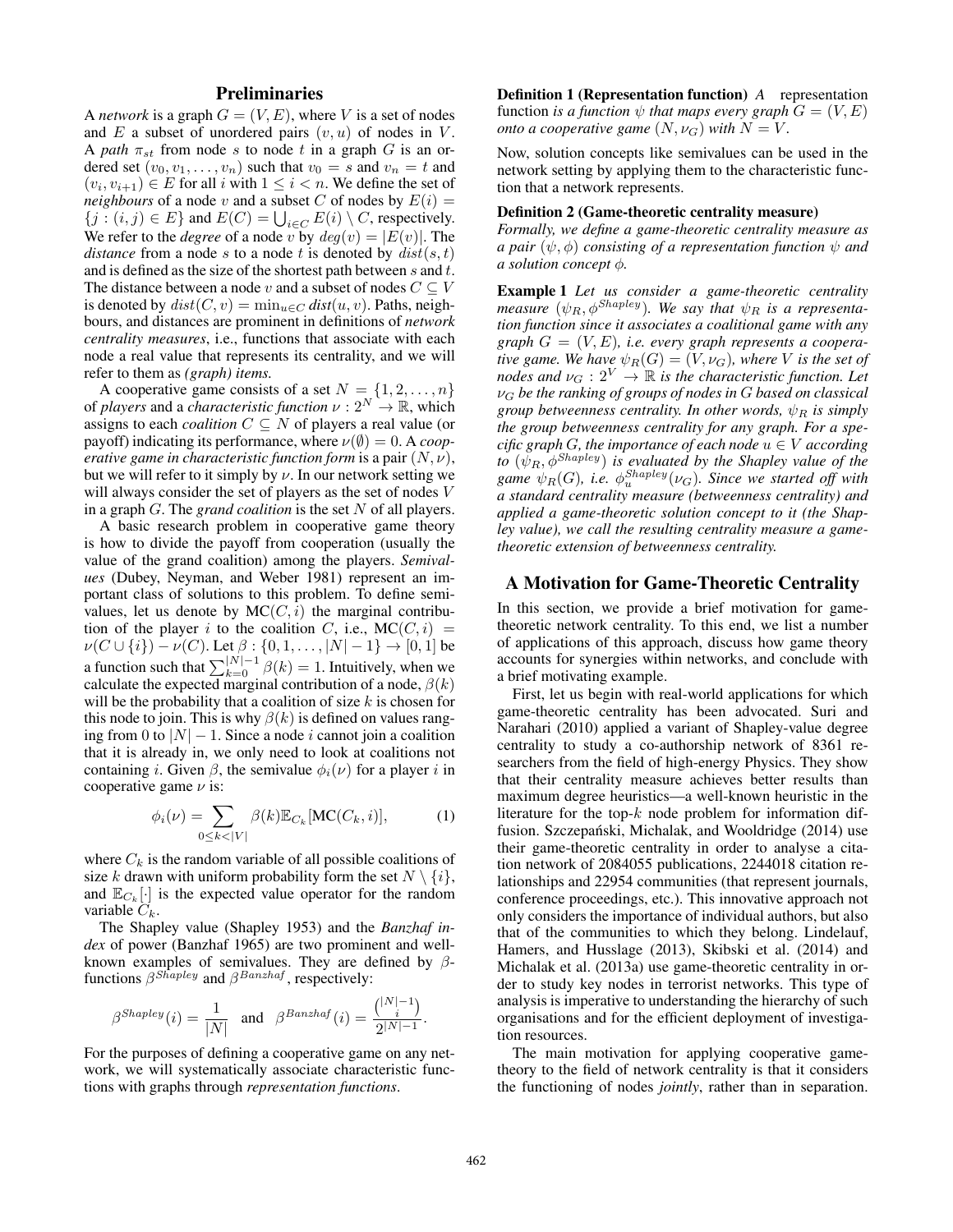

Figure 1: A graph presenting domination within a network. An edge  $(s, t)$  indicates that node s dominates node t. Which nodes should be considered most dominant?

Even if some nodes are relatively unimportant to the network individually, the synergy that results from their joint work may make them very important. By the same token, if we consider the contribution of some graph entities (e.g., paths within the network) made by a node to be relatively large, if many other nodes contribute these same entities, then then the contribution of this node is not as important as we originally surmised.

Example 2 *As an example, we will consider the* β*-measure (Brink and Gilles 2000) and how it handles synergies. Consider the context of ranking nodes in a directed network,*  $D = (V, E)$ , according to their domination (control power) *over other nodes. We say that a node* s *controls the node* t *if*  $(s, t) \in E$ . In this context, a natural centrality measure (re*ferred to in the literature as the score measure) of the node* s is its outdegree, i.e.,  $\sigma_D(s) = |\{t \in V : (s, t) \in E\}|$ . *Similarly, we can consider the centrality of a group,* C*, as the number of nodes that this group controls, i.e.,*  $\sigma_D(C)$  =  $|\{t \in V : \exists_{s}(s,t) \in E\}|$ . However, if we consider coalitions *of nodes, then if there is a crossover between the nodes controlled by members of the coalition, then we have negative synergy. In other words, the members together control fewer nodes than the simple sum of their individual centralities.*

*Consider now the representation function*  $\psi(D) = \sigma_D$ *and the centrality measure*  $(\psi, \phi^{Shapley})$ *. Brink and Gilles show that this centrality measure is equal to*  $\beta_D(s)$  =  $\sum_{t\in E(s)} \frac{1}{|E(t)|}$ , where  $E(v)$  is the neighbourhood of the *node* v. As compared to  $\sigma_D$ , we see that this centrality mea*sure divides the resulting reward (i.e., raise in centrality) from controlling a node evenly between all nodes that dominate it.*

*If we look at Figure 1, then which nodes in this network should we consider to be most dominant (i.e., central)? According to the score measure, both*  $v_1$  *and*  $v_3$  *are* equally dominant. However, we see that node  $v_4$  is domi*nated by two nodes rather than one. This—depending on the application—could indicate one of a number of things:*

- v<sup>4</sup> *is easy to dominate, and thereby does not contribute as much to the "domination power" of a node;*
- *The utility from dominating an already dominated node can be smaller; or*
- *Only one node can control any other node, and in the case of multiple dominators there is some probability distribution over which node is actually in control.*

*The*  $\beta$ -measure has the correct approach, ranking  $v_3$  as *the most dominant node,*  $v_1$  *as second, followed by*  $v_2$  *and*  *then by the rest of the nodes. The gain in rank from dominat-* $\int$ *ing*  $v_5$  *is equal to*  $\frac{1}{2}$  *for both*  $v_1$  *and*  $v_2$ *. In other words, each node—in expectation—dominates half of*  $v_5$ *.* 

# The Class  $M$  of Representation Functions

In this section, we define a class  $\mathcal M$  of representation functions. It will later be central in identifying which gametheoretic centralities are polynomially computable. Let us assume that the characteristic function  $\nu<sub>G</sub>$  represented by graph  $G = (V, E)$  (as given by a representation function  $\psi(G) = \nu_G$ ) can be computed by counting certain types of graph entities. These entities can be, for instance, nodes, paths, or shortest paths. For the purposes of this paper, we will call them *items* and denote them by  $\vartheta$ . The set of all items in the particular graph G is denoted by  $\Theta_{\mathcal{G}}$ . We will also partition  $\Theta_G$  into pairwise disjoint *groups*:  $\Theta_1, \Theta_2 \ldots, \Theta_l, \ldots, \Theta_{h(G)}$ . The number of these groups depends on the graph in question, and we will denote it by  $h(G).$ 

**Example 3** Let us consider a graph  $G = (V, E)$  and a *characteristic function*  $\nu_G$ *, where the value of any subset of nodes is proportional to the number of shortest paths that pass through it. Let us denote the set of all shortest paths in* G *by* SP(G)*. There can be many different shortest paths between each pair of nodes*  $s, t \in V$ . We can therefore par*tition* SP(G) *into groups that contain all the shortest paths between the same pair of nodes. Thus, in this setting, we have the set of items*  $\Theta_G = SP(G)$ ,  $h(G) = V^2$  *disjoint groups that we denote by*  $\Theta_{st}$  *and index by pairs of nodes.* 

In the class  $\mathcal{M}$ , the value  $\nu_G(C)$  of the coalition  $C \subseteq V$ depends on the graph items associated with it. We will distinguish *positive*, *negative*, or *neutral association relations* between nodes and items, and we will denote them by  $R$ ,  $R$ , and N, respectively. Formally,  $R, R, N \subseteq V \times \Theta_G$ . For instance, a shortest path  $\pi_{st}$  can be negatively related to the nodes  $s$  and  $t$ , positively related to all other nodes that it visits and neutrally related with all nodes that it does not visit.

We will denote by  $\widetilde{R}(u, \vartheta)$  the fact that item  $\vartheta \in \Theta_G$  is *negatively* related with node  $u \in V$ . By this we mean that when u joins a coalition C it takes away the value of  $\vartheta$ , provided it has been previously contributed by any of the nodes in C. Similarly, by  $R(u, \vartheta)$  we denote that  $\vartheta$  is *positively* related with  $u$ . Whenever  $u$  joins a coalition  $C$ , it contributes the value of  $\vartheta$  to this coalition (provided that  $\vartheta$  is not already positively or negatively related to some node in  $C$ ). Finally,  $N(u, \vartheta)$  conveys the property that u neither contributes nor takes away the value of  $\vartheta$ . We have  $N(u, \vartheta)$  if and only if neither  $R(u, \vartheta)$  nor  $R(u, \vartheta)$ .

By now we have introduced relations between nodes and items. These definitions can be naturally extended to sets of nodes. In particular, for each coalition C and item  $\vartheta$ , we have three mutually exclusive and exhaustive possibilities:

 $\widetilde{R}(C, \vartheta)$  if and only if  $\exists_{v \in C} \widetilde{R}(v, \vartheta)$ ,  $R(C, \vartheta)$  if and only if  $\exists_{v \in C} R(v, \vartheta)$  and  $\neg \exists_{u \in C} \widetilde{R}(u, \vartheta)$ ,  $N(C, \vartheta)$  if and only if  $\forall_{v \in C} N(v, \vartheta)$ .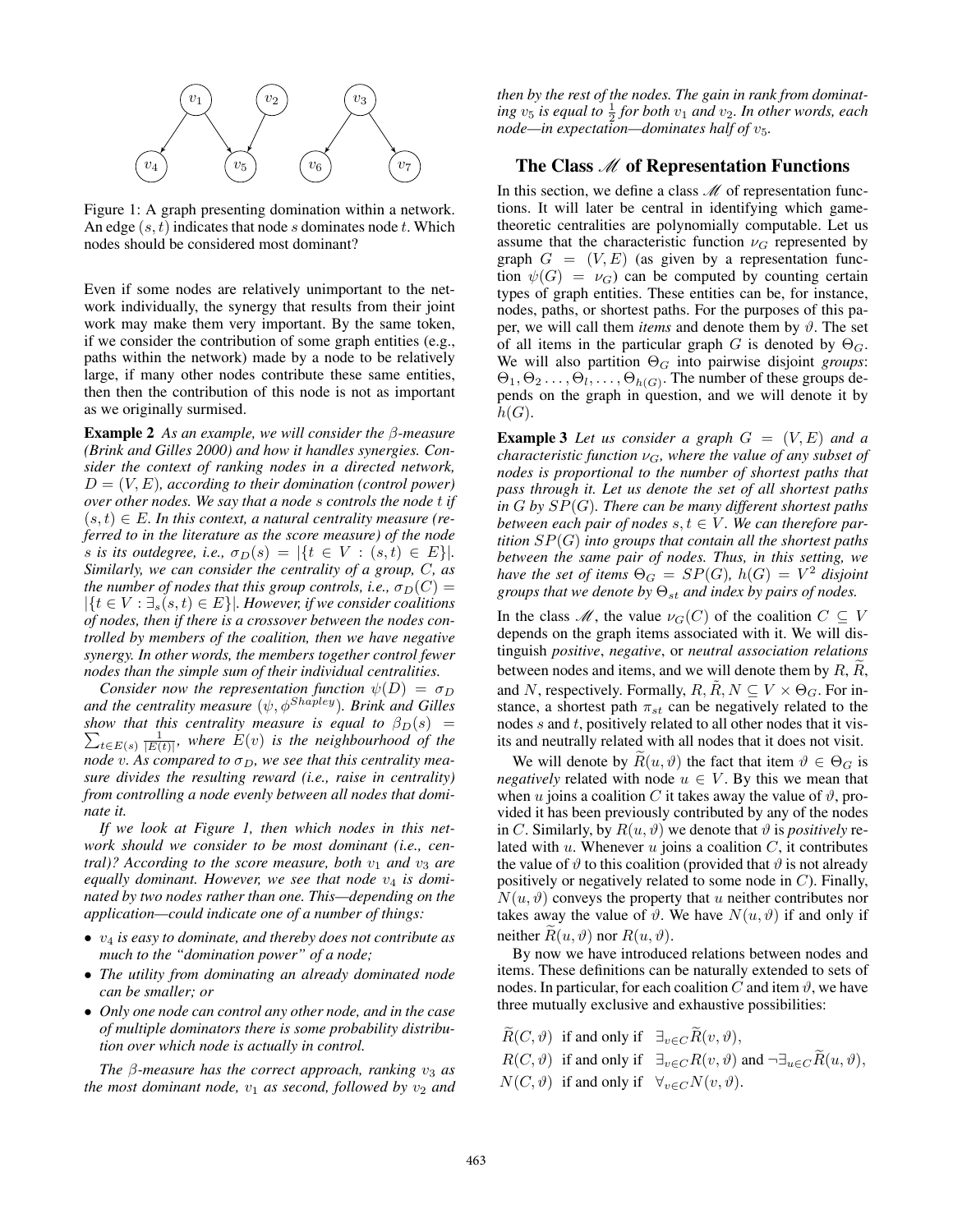

Figure 2: An example of notation used to describe relations between nodes and items.

For clarity, we will use the following notation for the relation  $R$  (and similarly for  $\overline{R}$  and  $\overline{N}$ ),

$$
R(C) = \{ \vartheta \in \Theta_G : R(C, \vartheta) \},
$$
  
\n
$$
R_{\Theta_l}(C) = \{ \vartheta \in \Theta_l : R(C, \vartheta) \},
$$
  
\n
$$
R^{-1}(\vartheta) = \{ C \subseteq V : R(C, \vartheta) \},
$$
  
\n
$$
R_{\#k}^{-1}(\vartheta) = \{ C \subseteq V : R(C, \vartheta) \text{ and } |C| = k \}.
$$

Thus,  $R(C)$  denotes the set of items assigned to coalition  $C$ ,  $R_{\Theta_l}(C)$  the set of items in group  $\Theta_l$  that is assigned to C,  $R^{-1}(\vartheta)$  the set of coalitions to which item  $\vartheta$  is assigned, and  $R_{\#k}^{-1}(\vartheta)$  the set of coalitions of size k to which  $\vartheta$  is assigned. Note that in the case of a singleton coalition we write  $R(u)$ instead of  $R(u)$  to avoid clutter.

Given the above framework, we will now present the class of characteristic functions that can be expressed in terms of graph items. For a characteristic function  $\nu$  in this class, we will say that a set of items, relations and functions *models* ν.

Definition 3 (Model of a characteristic function) *Given a graph* G, a model of a characteristic function  $\nu_G$  is a tuple

$$
M_G=(\Theta_1,\ldots,\Theta_{h(G)},R,\widetilde{R},f,g),
$$

where  $\Theta_1,\ldots,\Theta_{h(G)}$  is a partition of a set  $\Theta_G$  of *items; R,*  $\widetilde{R}$  *and*  $N = \neg R \land \neg \widetilde{R}$  *are positive, negative and neutral association relations, respectively; and*  $f : \Theta_G \to \mathbb{R}$ and  $g : \mathbb{N} \to \mathbb{R}$  are functions, such that the following prop*erties hold:*

- $(M1) \nu_G(C) = g(|C|) \sum_{\vartheta \in R(C)} f(\vartheta);$
- $(M2) \ \forall_{1 \leq l \leq h(G)} \forall_{\vartheta_i, \vartheta_j \in \Theta_l} f(\vartheta_i) = f(\vartheta_j);$

$$
(M3) \ \forall_{1 \leq l \leq h(G)} \forall_{\vartheta_i, \vartheta_j \in \Theta_l} |N_{\#k}^{-1}(\vartheta_i)| = |N_{\#k}^{-1}(\vartheta_j)|;
$$

$$
(M4) \ \ \forall_{1 \leq l \leq h(G)} \forall_{\vartheta_i, \vartheta_j \in \Theta_l} \ |R_{\#k}^{-1}(\vartheta_i)| = |R_{\#k}^{-1}(\vartheta_j)|.
$$

If properties  $(M2)$ ,  $(M3)$ , and  $(M4)$  hold, then for all  $\vartheta \in$  $\Theta_l$  we use the following notation:

$$
f(\Theta_l)=f(\vartheta), \quad |N_{\#k}^{-1}(\Theta_l)|=|N_{\#k}^{-1}(\vartheta)|, \quad |R_{\#k}^{-1}(\Theta_l)|=|R_{\#k}^{-1}(\vartheta)|.
$$

Also note that Properties  $(M3)$  and  $(M4)$  imply that  $|\widetilde{R}_{\#k}^{-1}(\vartheta_i)| = |\widetilde{R}_{\#k}^{-1}(\vartheta_j)|$  and we also abuse notation by writing  $|\widetilde{R}_{\#k}^{-1}(\Theta_l)|$ .

In short, the above definition ensures that the relations R,  $\tilde{R}$  (and implicitly N) in the model  $M_G$  =  $(\Theta_1, \ldots, \Theta_{h(G)}, R, R, f, g)$  (of the characteristic function  $\nu_G$ ) indeed satisfy the negative, positive and neutral properties discussed at the beginning of this section. In particular, Property  $(M1)$  states that the value of a coalition is the product of a function of its size and the sum of the contributions of its members over all positively related items. The rest of the properties state that groups must group together similar items. Specifically, Property  $(M2)$  states that the value of every item in a group must be the same. Moreover, Properties  $(M3)$  and  $(M4)$  state that the set of coalitions of size k to which any item is related (by relation  $R$ ,  $N$ , and consequently by  $R$ ) is the same for items in the same group.

Now, we are ready to formally define the class  $\mathcal M$  of representation functions:

Definition 4 (The class *M*) *M* is the class of representa*tion functions such that for all*  $\psi \in M$ *, and for every graph G, there exists a model*  $M_G$  *of*  $\psi(G)$ *.* 

Example 4 *Let us consider Figure 2. We want to find an*  $M_G = (\Theta_1, \Theta_2, R, R, f, g)$  *such that it models*  $\nu_G(\{a\}) =$  $1, \nu_G({b}) = 1, \nu_G({a, b}) = 2$ . We define  $f(\vartheta_1) =$  $f(\vartheta_2) = 1$ ,  $f(\vartheta_3) = 2$  *(satisfying (M2))* and  $g(k) =$ *k*. Property  $(M1)$  *holds, since*  $\nu_G({a}) = \nu_G({b}) =$  $g(1)f(\vartheta_2)$  and  $\nu_G(\lbrace a,b \rbrace) = g(2)f(\vartheta_2)$ . However, prop*erty* (*M*3) *is not satisfied since*  $|N_{\#1}^{-1}(\vartheta_1)| \neq |N_{\#1}^{-1}(\vartheta_2)|$ *. This can be fixed by defining three groups of singletons instead. In fact, a partition of singletons will always satisfy properties* (M2)*,* (M3) *and* (M4)*. The motivating for groups will become apparent in the next chapter. We will show how restricting the number of groups (without restricting the number of items) will yield polynomial computation.*

### Computing Semivalue-based Centralities

For each representation function  $\psi$  and semivalue  $\phi$ , we define the computational problem SEMIVALUE $(\psi, \phi)$ :

SEMIVALUE
$$
(\psi, \phi)
$$
  
*Given:* Graph  $G = (V, E)$ , node  $u \in V$   
*Problem:* Compute  $\phi_u(\psi(G))$ 

In general, this problem is intractable and it is not immediately obvious what restrictions would yield polynomial computations. Even if we restrict ourselves to the class of representation functions  $M$ , there are still functions in this class for which SEMIVALUE $(\psi, \phi)$  is intractable (for example, if  $h(G)$  is exponential in the size of  $|V|$ ). However, we will define a subclass  $\mathcal{M}^*$  of  $\mathcal M$  such that SEMIVALUE( $\psi, \phi$ ) can be computed in polynomial time for all  $\psi \in \mathcal{M}^*$ .

Definition 5 (The subclass  $\mathcal{M}^*$  of  $\mathcal{M}$ )  $\mathcal{M}^*$  is the subclass *of representation functions in* M *for which additionally the following properties hold:*

- $(M1^*)$   $\exists_{n \in \mathbb{N}} \forall_G \exists_{M_G} M_G$  models  $\psi(G)$  and  $h(G) \leq O(|V|^n)$ ;
- $(M2^*)$  *f and g can be computed in time polynomial in* |V|;
- $(M3^*)$  *If*  $\psi(G)$  *is modelled by*  $(\Theta_1, \ldots, \Theta_{h(G)}, R, R, f, g)$ , *then the function that for each* G *returns*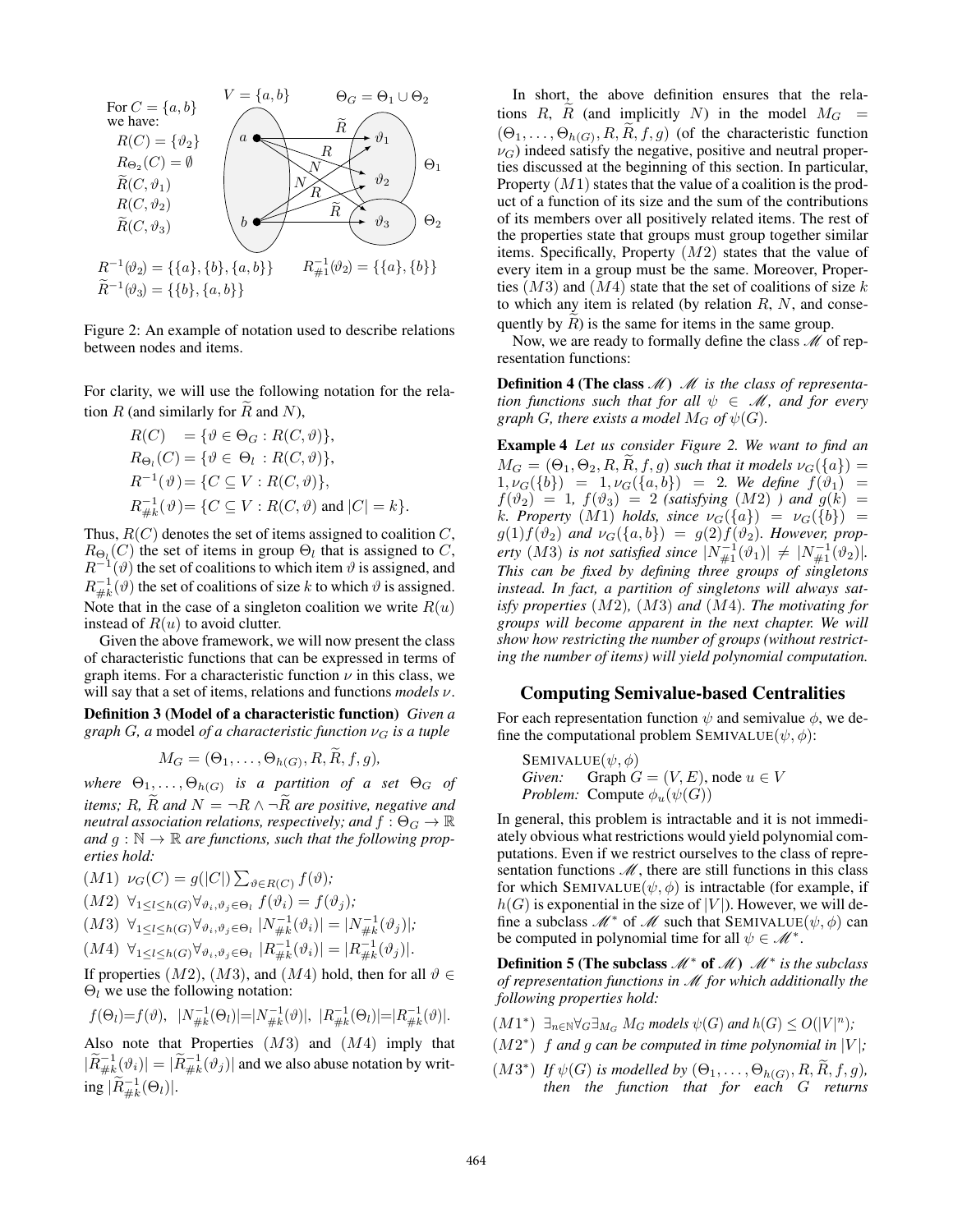$(f, g, |R_{\Theta_l}(u)|, |\widetilde{R}_{\Theta_l}(u)|, |N_{\#k}^{-1}(\Theta_l)|, |R_{\#k}^{-1}(\Theta_l)|)$ *is computable in time polynomial in*  $|V|$ *.* 

Below, we show that the class  $\mathcal{M}^*$  is sufficiently broad to capture all fundamental network centrality measures and their variants known in the literature. Furthermore, the properties  $(M1^*)$  through  $(M3^*)$  allow us to compute the expected marginal contributions of a node by iterating over a polynomial number of groups of items  $(\Theta_l)$  and sizes of coalitions (|C|) rather than all items ( $\vartheta \in \Theta_G$ ) and all coalitions ( $C \subseteq V$ ). Our key result is as follows:

**Theorem 1** *For all*  $\psi \in M^*$  *and all semivalues*  $\phi$ *,* SEMIVALUE $(\psi, \phi)$  *can be solved in polynomial time.* 

**Proof:** In order to solve SEMIVALUE( $\psi$ ,  $\phi$ ) in polynomial time, we will use equation (1) and show how to compute  $\mathbb{E}_{C_k}[\text{MC}(C_k, u)]$  in polynomial time for all k. To this end, we need to consider the contributions of the node u to  $C_k$ through the various items that  $u$  is in relation with (as defined by  $R(u)$ ,  $\widetilde{R}(u)$  and  $N(u)$ ).

We will denote by  $MC(C, u, \vartheta)$  the marginal contribution of node u to C through the item  $\vartheta$  (which we will define below). In effect, we have

$$
\mathrm{MC}(C, u) = \sum_{\vartheta \in \Theta_G} \mathrm{MC}(C, u, \vartheta).
$$

Two computational issues arise. First, we cannot immediately use this result, as it would require iteration over all coalitions. Second, iterating over a possibly exponential number of items within this sum is quite troubling. To address the first issue, we will denote by  $MC(k, u, \vartheta)$  the sum of contributions of u through  $\vartheta$  to all coalitions of size k. To address the second, for all groups  $\Theta_l$  we will consider instead MC $(k, u, \Theta_l) = \sum_{\vartheta \in \Theta_l} \text{MC}(k, u, \vartheta)$ . We get:

$$
\mathbb{E}_{C_k}[\text{MC}(C_k, u)] = \sum_{1 \le l \le h(G)} \mathbb{E}_{C_k}[\text{MC}(C_k, u, \Theta_l)]
$$

$$
= \sum_{1 \le l \le h(G)} \frac{\text{MC}(k, u, \Theta_l)}{\binom{|V| - 1}{k}}.
$$
(2)

The remainder of the proof will focus on defining  $MC(C, u, \vartheta)$  and computing  $MC(k, u, \vartheta)$ . Polynomial computation of  $MC(k, u, \Theta)$  will follow. A node u can contribute (possibly negative) value to a coalition  $C$  through  $\vartheta \in \Theta_l$  in one of three mutually exclusive ways. These are:

[1]  $R(u, \vartheta)$  and  $N(C, \vartheta)$ ,

[2] 
$$
\tilde{R}(u, \vartheta)
$$
 and  $R(C, \vartheta)$ , and

[3] 
$$
R(u, \vartheta)
$$
 or  $N(u, \vartheta)$ , and  $R(C, \vartheta)$ .

For all other cases  $MC(C, u, \vartheta) = 0$ . Since the remainder of the proof hinges on the understanding of these cases, let us illustrate them on our running example from Figure 2.

**Example 5** *Let*  $S = \{a\}$ *. We will compute the contribution of node b to coalition* S. We have  $MC(S, b, \vartheta_1) = 0$ , since  $\widetilde{R}(S, \vartheta_1)$  *(meaning there is nothing to take away). Evidently, none of the cases* [1], [2], [3] *are satisfied. We also have*

 $\widetilde{R}(b, \vartheta_3)$  and  $N(S, \vartheta_3)$ , which implies  $MC(S, b, \vartheta_3) = 0$ . A *contribution can only be made through the item*  $\vartheta_2$ *. We have:*  $R(b, \vartheta_2)$  *and*  $R(S, \vartheta_2)$ *, which satisfies condition* [3]*. It is not immediately obvious why a contribution is made, since*  $\vartheta_2$  *is already positively related with* S*. However, it is necessary to keep in mind that the size of the coalition will change. Due to the function* g*, this means that the value added by item*  $\vartheta_2$  *will now be*  $g(k+1)f(\vartheta_2)$  *instead of*  $g(k)f(\vartheta_2)$ *. We say, then, that b contributes the value*  $g(k+1)f(\vartheta_2)-g(k)f(\vartheta_2)$ *through the item*  $\vartheta_2$  *to coalition S.* 

We compute  $MC(k, u, \vartheta)$  in these three cases. In equations (3), (4) and (5) we will use properties  $(M2)$  and  $(M3)$ to give a closed formula that depends just on  $\Theta_l$  and the size of the coalition, but not on  $\vartheta$  itself. These formulas can be computed in polynomial time due to  $(M3^*)$ .

For the first case,  $MC(C, u, \vartheta) = g(k+1)f(\vartheta)$ . There are  $|N_{\#k}^{-1}(\vartheta)|$  coalitions of size k such that  $N(C, \vartheta)$ . Thus, for  $\vartheta \in \Theta_l$  we have:

$$
MC^{[1]}(k, u, \vartheta) = g(k+1)f(\vartheta)|N_{\#k}^{-1}(\vartheta)|
$$
  
=  $g(k+1)f(\Theta_l)|N_{\#k}^{-1}(\Theta_l)|$ . (3)

For the second case,  $MC(C, u, \vartheta) = -g(k)f(\vartheta)$ . There are  $|R_{\#k}^{-1}(\vartheta)|$  coalitions of size k such that  $R(C, \vartheta)$ . We have:

$$
MC^{[2]}(k, u, \vartheta) = -g(k)f(\vartheta)|R_{\#k}^{-1}(\vartheta)|
$$
  
= -g(k)f(\Theta\_l)|R\_{\#k}^{-1}(\Theta\_l)|. (4)

For the third case,  $MC^{[3]}(C, u, \vartheta) = \Delta^k f(\vartheta)$ , where  $\Delta^k =$  $g(k+1) - g(k)$ . There are exactly  $|R_{\#k}^{-1}(\vartheta)|$  coalitions of size k such that  $R(C, \vartheta)$ . We therefore have:

$$
\text{MC}^{[3]}(k, u, \vartheta) = \Delta^k f(\vartheta) |R_{\#k}^{-1}(\vartheta)| = \Delta^k f(\Theta_l) |R_{\#k}^{-1}(\Theta_l)|. (5)
$$

Since MC<sup>[*i*]</sup>( $k, u, \vartheta$ ) depends on the group  $\Theta_l$  such that  $\vartheta \in$  $\Theta_l$ , equivalently we write  $MC^{[i]}(k, u, \Theta_l)$ . Using equations (3), (4) and (5), we find that  $MC(k, u, \Theta_l)$  equals

$$
MC(k, u, \Theta_l) = \sum_{\vartheta \in R_{\Theta_l}(u)} MC^{[1]}(k, u, \vartheta)
$$
  
+ 
$$
\sum_{\vartheta \in \widetilde{R}_{\Theta_l}(u)} MC^{[2]}(k, u, \vartheta) + \sum_{\vartheta \in R_{\Theta_l}(u) \cup N_{\Theta_l}(u)} MC^{[3]}(k, u, \vartheta).
$$

Using equations  $(3)$ ,  $(4)$  and  $(5)$  this term can be rewritten as

$$
\begin{aligned} \text{MC}(k, u, \Theta_l) &= |R_{\Theta_l}(u)| \text{MC}^{[1]}(k, u, \Theta_l) \\ &+ |\widetilde{R}_{\Theta_l}(u)| \text{MC}^{[2]}(k, u, \Theta_l) \\ &+ (|R_{\Theta_l}(u)| + |N_{\Theta_l}(u)|) \text{MC}^{[3]}(k, u, \Theta_l). \end{aligned} \tag{6}
$$

Observe that the summations over the potentially exponentially growing sets  $R_{\Theta_l}(u)$ ,  $R_{\Theta_l}(u)$ , and  $N_{\Theta_l}(u)$  fall out of the equation. Moreover, in virtue of property  $(M3^*)$ , this term can be computed in polynomial time.

Finally, equations (6), (2) and (1) yield the following closed formula for the semivalue of node  $v$ , which also furnishes us with a polynomial algorithm:

$$
\phi_v(\nu) = \sum_{0 \le k < |V|} \beta(k) \sum_{1 \le l \le h(G)} \frac{\text{MC}(k, u, \Theta_l)}{\binom{|V| - 1}{k}}.
$$
 (7)

This concludes the proof.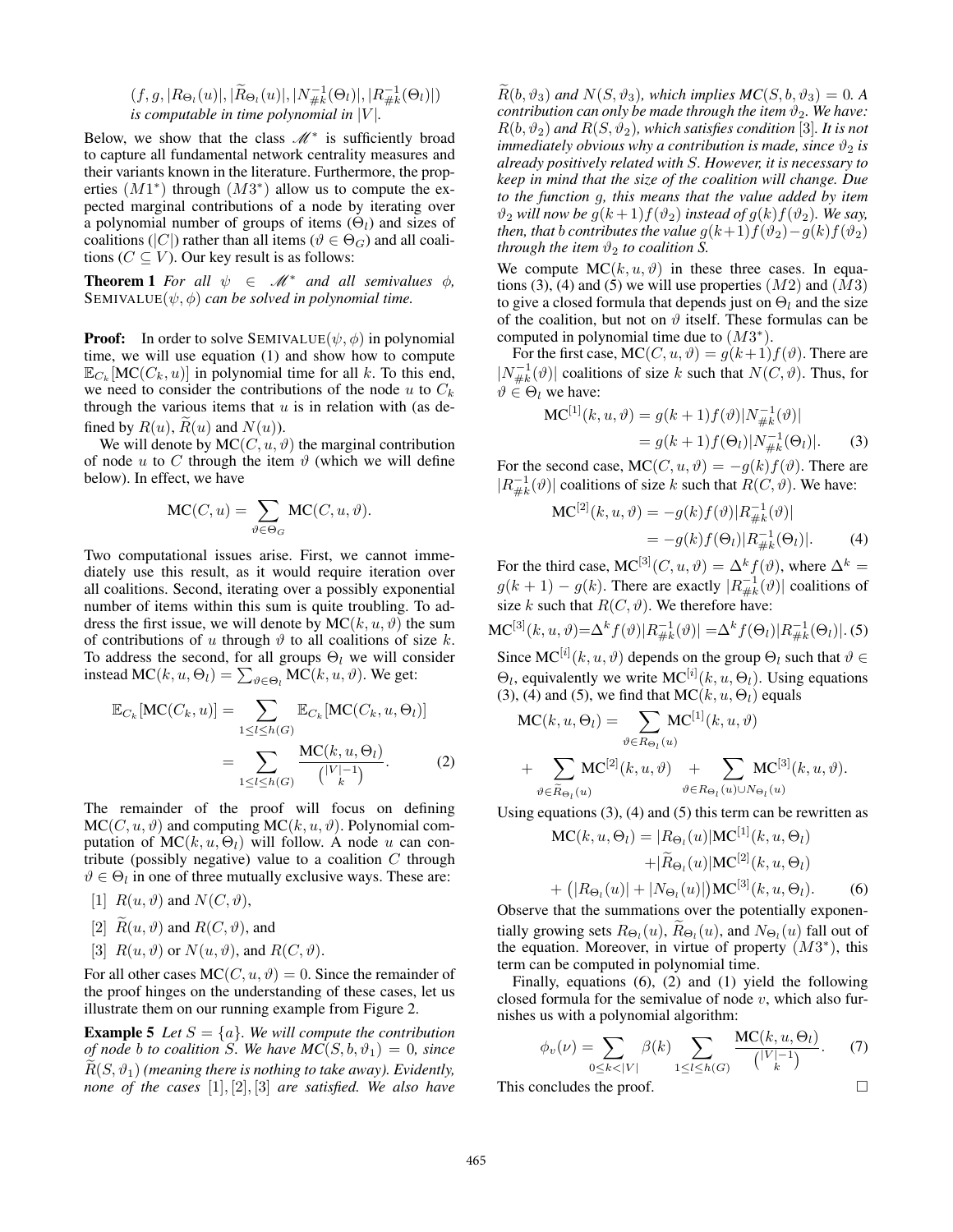**Corollary 1** If  $\psi \in \mathcal{M}^*$ , then there exist  $m_1$ ,  $m_2$ , and  $m_3$ such that f can be computed in time  $O(|V|^{m_1})$ ; g in *time*  $O(|V|^{m_2})$ ; and  $|N_{\#k}^{-1}(\Theta_l)|$ ,  $|R_{\#k}^{-1}(\Theta_l)|$ ,  $|R_{\Theta_l}(u)|$  and  $|\widetilde{R}_{\Theta_l}(u)|$  *can be computed in time*  $O(|V|^{m_3})$ *. We can solve*  $\text{SEMVALUE}(\psi, \phi)$  *in time*  $O(h(G)|V|^{m_1} + |V|^{m_2+1} +$  $h(G)|V|^{m_3+1}.$ 

**Corollary 2** *For all*  $\psi \in \mathcal{M}^*$  *we can compute the Shapley value-based and Banzhaf centralities in polynomial time.*

### An Algorithm for Semivalue-based Centrality

The Algorithm 1 (SEMI) is a direct implementation of equation (7). In lines 5-7, 8-10 and 11-12, it computes the contribution of v to  $C_k$  associated with the expressions  $MC^{[1]}(k, v, \Theta_l)$ ,  $MC^{[2]}(k, v, \Theta_l)$  and  $MC^{[3]}(k, v, \Theta_l)$ , respectively.

Algorithm 1: (SEMI) The semivalue-based centrality **Input:** Graph  $G = (V, E)$ , node  $v \in V$ , model  $M_G = (\{\Theta_i\}_1^{h(G)}, R, \widetilde{R}, f, g)$ , function  $\beta$ , functions  $c_G^N$  and  $c_G^R$ , precomputed vectors  $\{|R_{\Theta_l}(\{v\})|:1\leq l\leq h(G)\wedge v\in V\}$ , and  $\{ |R_{\Theta_l}(\{v\})| : 1 \leq l \leq h(G) \wedge v \in V \}$ **Output:** semivalue,  $\phi_v(\Psi(G))$ , for the node v  $1 \phi_v \leftarrow 0;$ 2 for  $k \leftarrow 0$  to  $|V| - 1$  do  $3 \mid MC_k \leftarrow 0;$ 4 for  $l \leftarrow 1$  to  $h(G)$  do // \*\*\*\*\*\*\*\*\*\*\*\*\*[  $R(v, \vartheta)$  and  $N(C, \vartheta)$ ]\*\*\*\*\*\*\*\*\*\*\*  $\mathsf{s} \quad | \quad |N^{-1}_{\# k}(\Theta_l)| \leftarrow c_G^N(\vartheta \in \Theta_l, k);$ 6  $\big| \text{MC}^{[1]} \leftarrow g(k+1) f(\Theta_l) |N_{\#k}^{-1}(\Theta_l)|;$  $7 \quad | \quad \quad \text{MC}_k \leftarrow \text{MC}_k + |R_{\Theta_l}(\{v\})| \text{MC}^{[1]};$ // \*\*\*\*\*\*\*\*\*\*\*\*\* $\mathbb{E}[R(v,\vartheta)]$  and  $R(C,\vartheta)$ ]\*\*\*\*\*\*\*\*\*\*\*\*  $\mathbf{s}$  |  $|R_{\#k}^{-1}(\Theta_l)| \leftarrow c_G^R(\vartheta \in \Theta_l, k);$  $\quad \ \ \, \Theta \quad \ \ \, \mid \quad \mathrm{MC}^{[2]} \leftarrow g(k)f(\Theta_l)|R^{-1}_{\#k}(\Theta_l)|;$  $10$   $\bigg|\quad\text{MC}_k\leftarrow\text{MC}_k-|\widetilde{R}_{\Theta_l}(\{v\})|\text{MC}^{[2]};$ // \*\*\*\*\*\* $[R(v, \vartheta)$  or  $N(v, \vartheta)$ , and  $R(C, \vartheta)$ ]\*\*\*\*\*\* 11  $\left| \text{MC}^{[3]} \leftarrow (g(k+1) - g(k)) f(\Theta_l) | R_{\#k}^{-1}(\Theta_l) |;$  $\begin{split} \texttt{12} \quad & \Big| \quad \Big| \quad \text{MC}_k \leftarrow \text{MC}_k + |R_{\Theta_l}(\{v\}) \cup N_{\Theta_l}(\{v\})| \text{MC}^{[3]}; \end{split}$ 13  $MC_k \leftarrow \frac{\beta(k)}{\binom{|V|-1}{k}} MC_k;$ 14  $\phi_v \leftarrow \phi_v + \text{MC}_k;$ 

Recall that polynomial computation of  $|N_{\#k}^{-1}(\Theta_l)|$  and  $|R_{\#k}^{-1}(\Theta_l)|$  was one of our assumptions in  $\mathcal{M}^*$ . The functions for calculating these values are represented in the pseudocode by  $c_G^N$  and  $c_G^R$  and must be provided in the input. The values  $|R_{\Theta_l}(\{v\})|$  and  $|R_{\Theta_l}(\{v\})|$  must be precomputed for all  $1 \leq l \leq h(G)$  and  $v \in V$ . Given those precomputations,  $|N_{\Theta_l}(\{v\})|$  can also be computed in constant time. Due to Corollary 1, the time complexity of this algorithm is  $O(h(G)|V|^{m_1}+|V|^{m_2+1}+h(\tilde{G})|V|^{m_3+1}).$ 

| Centrality measure                               | f(v)                | q( C )          | Complexity |
|--------------------------------------------------|---------------------|-----------------|------------|
| $degree^{(*)}$<br>(Everett and Borgatti 1999)    |                     |                 | $O( V ^2)$ |
| weighted degree<br>(Newman 2004)                 | $\overline{deg(v)}$ |                 | $O( V ^2)$ |
| impact factor<br>(Bollen et al. 2005)            |                     | $\frac{1}{ C }$ | $O( V ^2)$ |
| normalized degree<br>(Everett and Borgatti 1999) |                     | $ V - C $       | $O( V ^2)$ |

(∗) (Michalak et al. 2013b) presented an algorithm for the Shapley Value-based degree centrality. Our algorithm applies to all semivalues.

Table 1: The  $f$  and  $g$  functions for various degree centralities

## Computing Semivalues for Classic Centrality

In this section, we show that our framework has strong practical applications. It identifies efficiently computable gametheoretic extensions of such fundamental centrality measures as degree, betweenness, and closeness. Moreover, it provides a general and ready-to-use procedure to construct polynomial-time algorithms. Since our approach is general, it does not always yield optimal algorithms.<sup>3</sup> However, it constitutes a starting point for investigating them.

### Parameterised degree centrality

In this section, we define in our framework the class of cooperative games, where a node's value is based on its degree. We consider the general parameterised group degree centrality of a coalition  $C$  in graph  $G$ , which is defined by:

$$
\psi^D(G)(C) = \nu_G^D(C) = g(|C|) \sum_{v \in E(C)} f(v),
$$

where  $E(C)$  is the set of neighbours of C, and f and q are polynomially computable parameters such that  $deg(u)$  =  $deg(v)$  implies  $f(u) = f(v)$  for all  $u, v \in V$ . Using this characteristic function, we build game-theoretic extensions of degree, weighted degree, impact factor and normalized degree centralities (Table 1).

Proposition 1 *The parameterised representation function* ψ <sup>D</sup> *(for polynomially computable parameters* f *and* g*) belongs to*  $\mathcal{M}^*$ *. Consequently, SEMIVALUE* $(\psi^D, \phi)$  *can be solved in polynomial time and the corresponding semivalue*based centrality can be computed in time  $O(|V|^2 + 1)$  $|V|^{m_1+1}+|V|^{m_2+1}$ ).

**Proof:** We will prove that for every  $\nu_G^D$  we can find an  $M_G = (\{\Theta_i\}_1^{h(G)}, R, \widetilde{R}, N, f, g)$  that models it, proving  $\psi^D(G)$  is in the class  $\mathcal M$ . Next, we will show that all properties necessary for  $M^*$  are also satisfied. To this end, for all graphs G we define the set of items  $\Theta_G = V$ . The two relations,  $R, \widetilde{R} \subseteq V \times V$ , will be as follows:

> $R(v, u)$  if and only if  $\exists_{(v, u) \in E} v \neq u$  $\overline{R}(v, u)$  if and only if  $v = u$ .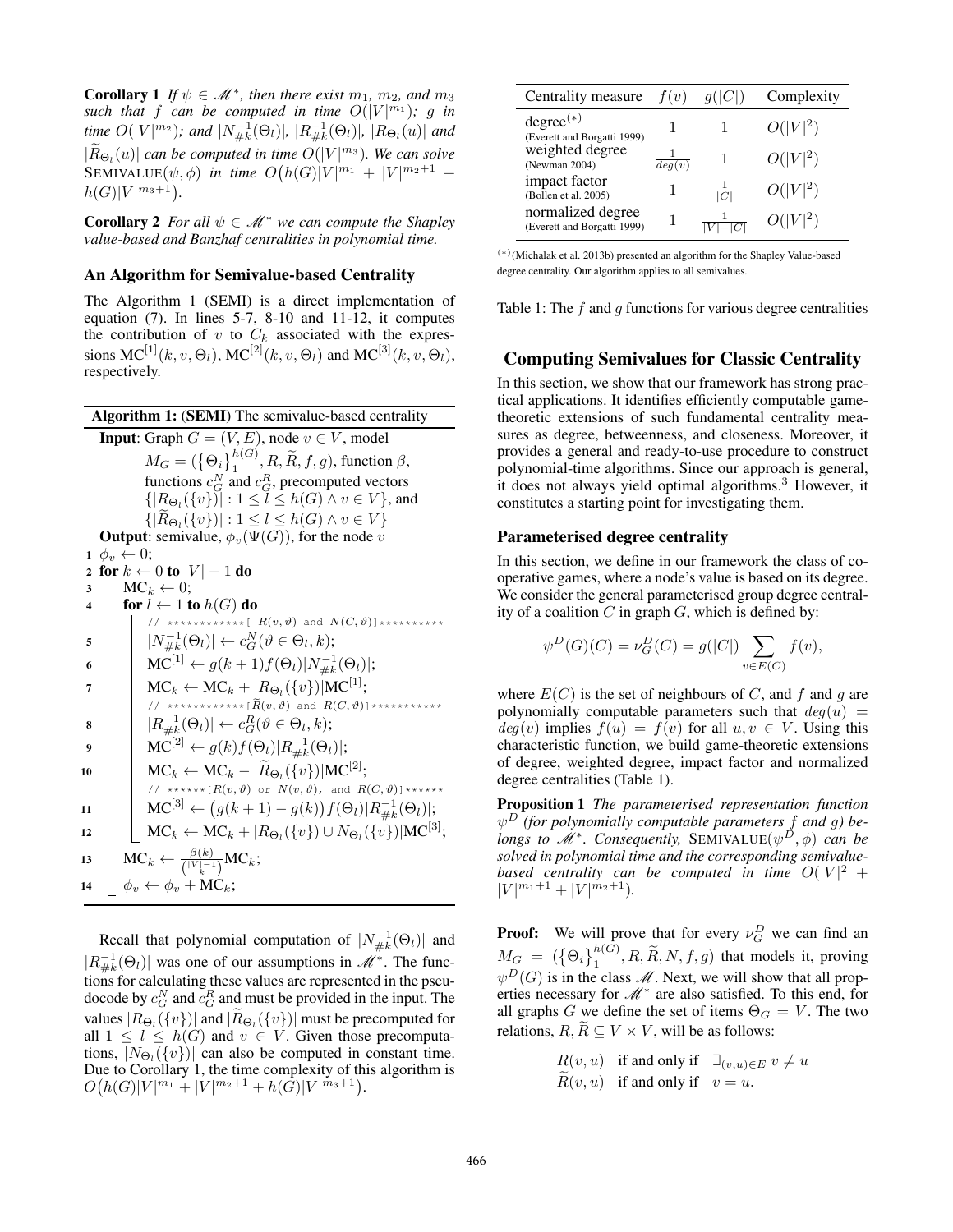And we define the partitions of  $\Theta_G$  by  $\Theta_i = \{v \in$  $V : deg(v) = i$ . Hence, we can rewrite  $v_G^D(\tilde{C}) =$  $g(|C|) \sum_{\vartheta \in R(C)} f(\vartheta)$ , satisfying property  $(M1)$ .  $(M2)$  is satisfied due to our assumption on f and all the examples in Table 1 satisfy it as well. Next, we consider the relations with respect to coalition sizes k and for  $v \in \Theta_G$  we have:

$$
\begin{aligned} |N_{\#k}^{-1}(v)| &= \begin{cases} 0 & \text{if } |V| - 1 - deg(v) < k \\ (|V| - 1 - deg(v)) & \text{otherwise.} \end{cases} \\ |R_{\#k}^{-1}(v)| &= \begin{cases} 0 & \text{if } |V| = k \\ (|V|) - |N_{\#k}^{-1}(v)| - (|V| - 1) & \text{otherwise.} \end{cases} \end{aligned}
$$

Note that for all  $\Theta_l$  and all  $\vartheta_i, \vartheta_j \in \Theta_l$  we have that  $|N_{\#k}^{-1}(\vartheta_i)| = |N_{\#k}^{-1}(\vartheta_j)|$  and  $|R_{\#k}^{-1}(\vartheta_i)| = |R_{\#k}^{-1}(\vartheta_j)|$ , satisfying  $(M3)$  and  $(M4)$ . Hence,  $\psi \in \mathcal{M}$ .

Regarding  $M^*$ , property  $(M1^*)$  holds trivially, since clearly  $h(G) \leq |V|$  and from the definition of  $\psi^D(G)(C)$ property  $(M2^*)$  holds trivially as well. For each  $v \in V$ and  $1 \leq l \leq h(G)$  it is easy to compute  $|R_{\Theta_l}(\{v\})|$  and  $|\widetilde{R}_{\Theta_l}(\{v\}|, \text{ which satisfies } (M3^*). \text{ Finally, } |N_{\#k}^{-1}(\vartheta)| \text{ and }$  $|R_{\#k}^{-1}(\vartheta)|$  can be computed in polynomial time simply from their definitions shown above, satisfying property  $(M3^*)$ .

Due to Theorem 1, we can compute semivalue-based centralities based on  $v_G^D$  in polynomial time. Due to Corollary 1, we can compute  $\phi_v(\nu_G^D)$  in time  $O(|V|^2 + |V|^{m_1+1} +$  $|V|^{m_2+1}$ ).  $\Box$   $\Box$ 

#### Parameterised betweenness centrality

In this subsection, we show that it is possible to express in our framework the class of cooperative games, where a node's value is based on its betweenness centrality. To this end, we will denote the set of paths between s and t by  $\Pi_{s,t}$ and the set of all shortest paths in  $G$  by  $SP(G)$ . Also, we will denote by  $\sigma_{st}$  the number of shortest paths between s and t (if  $s = t$  then  $\sigma_{st} = 1$ ) and by  $\sigma_{st}(C)$  the number of shortest paths between s and t that pass through some node  $v \in C$ .

The general parameterised group betweenness centrality of a coalition  $C$  in graph  $G$  is defined by:

$$
\psi^B(G)(C) = \nu_G^B(C) = g(|C|) \sum_{s,t \notin C} \sigma_{st}(C) f(s,t),
$$

where f and g polynomially computable parameters.<sup>2</sup> Using this characteristic function, we build game-theoretic extensions of stress, betweenness, distance-scaled betweenness and normalized betweenness centralities (Table 2).

Proposition 2 *The parameterised representation function* ψ <sup>B</sup> *(for polynomially computable parameters* f *and* g*) belongs to*  $\mathcal{M}^*$ *. Consequently, SEMIVALUE* $(\psi^B, \phi)$  *can be solved in polynomial time and the corresponding semivalue*based centrality can be computed in time  $O(|V|^3 +$  $|V|^{m_1+2}+|V|^{m_2+1}$ ).

| Centrality measure                               | f(s,t)                     |                                  | Complexity |
|--------------------------------------------------|----------------------------|----------------------------------|------------|
| $stress(*)$<br>(Szczepański et al. 2012)         |                            |                                  | $O( V ^3)$ |
| betweenness $(*)$<br>(Everett and Borgatti 1999) | $\sigma_{st}$              |                                  | $O( V ^3)$ |
| distance-scaled betw.<br>(Brandes 2008)          | $\sigma_{st}$ dist $(s,t)$ |                                  | $O( V ^3)$ |
| normalized betw.<br>(Everett and Borgatti 1999)  | $\sigma_{st}$              | $\frac{2}{( V - C )( V - C -1)}$ | $O( V ^3)$ |

(∗) Szczepanski et al. 2012 presented the algorithms for the Shapley Value-based ´ betweenness and stress centralities. Our algorithm applies to all semivalues.

Table 2:  $f$  and  $g$  for various betweenness centralities

| Centrality measure                                       |                              | q( C )                | Algorithm  |
|----------------------------------------------------------|------------------------------|-----------------------|------------|
| closeness<br>(Everett and Borgatti 1999)                 |                              |                       | $O( V ^4)$ |
| harmonic $(*)$<br>(Boldi and Vigna 2013)                 | $\frac{1}{d}$                |                       | $O( V ^4)$ |
| influence game <sup>(*)</sup><br>(Michalak et al. 2013b) | positive value<br>decreasing |                       | $O( V ^4)$ |
| normalized closeness<br>(Everett and Borgatti 1999)      | $\sigma_{st}$                | $\frac{1}{( V - C )}$ | $O( V ^4)$ |

(∗)Michalak et al. 2013b presented for these functions an algorithm for the Shapley Value. Our algorithm applies to all semivalues.

Table 3:  $f$  and  $g$  for various closeness centralities

**Sketch of proof:** We will show how to define for every  $\nu_G^B$ the model  $M_G$  satisfying the conditions  $(M1)$  and  $(M2)$  for class  $\mathcal{M}$ . To this end, we define  $\Theta_G = SP(G)$ . Also, we define the two relations,  $R, R \subseteq V \times SP(G)$ , as follows:

 $R(v, \pi_{st})$  if and only if  $v \in \pi_{st}$  and  $v \neq s$  and  $v \neq t$  $R(v, \pi_{st})$  if and only if  $v = s$  or  $v = t$ .

and we define the of partitions of  $\Theta_G$  as  $\Theta_{st}$  =  $\{\pi_{st} \in \text{SP}(G) : \pi_{st} \in \Pi_{st}\}.$  Thus  $\nu_G^D(C) =$  $g(|C|) \sum_{\vartheta \in R(C)} f(\vartheta)$ , satisfying  $(M1)$  and  $(M2)$ .

### Parameterised closeness centrality

The last class of characteristic functions that we will define in our framework assigns value to a node based on its distance to other nodes. The parameterised closeness centrality is defined as follows:

$$
\psi^{CL}(G)(C) = \nu_G^{CL}(C) = g(|C|) \sum_{v \in V} f(dist(C, v)),
$$

where  $f$  and  $g$  are polynomially computable parameters. Using this characteristic function, we build game-theoretic extensions of closeness, harmonic, influence game and normalized closeness centralities (Table 3).

Proposition 3 *The parameterised representation function* ψ CL *(for polynomially computable parameters* f *and* g*) belongs to*  $\mathcal{M}^*$ *. Consequently, SEMIVALUE* $(\psi^{CL}, \phi)$  *can be solved in polynomial time and the corresponding semivalue*based centrality can be computed in time  $O(|V|^4 +$  $|V|^{m_1+2}+|V|^{m_2+1}$ ).

<sup>&</sup>lt;sup>2</sup>If  $\sigma_{xy}(C') = 0$ , we postulate  $\frac{0}{0} = 0$ .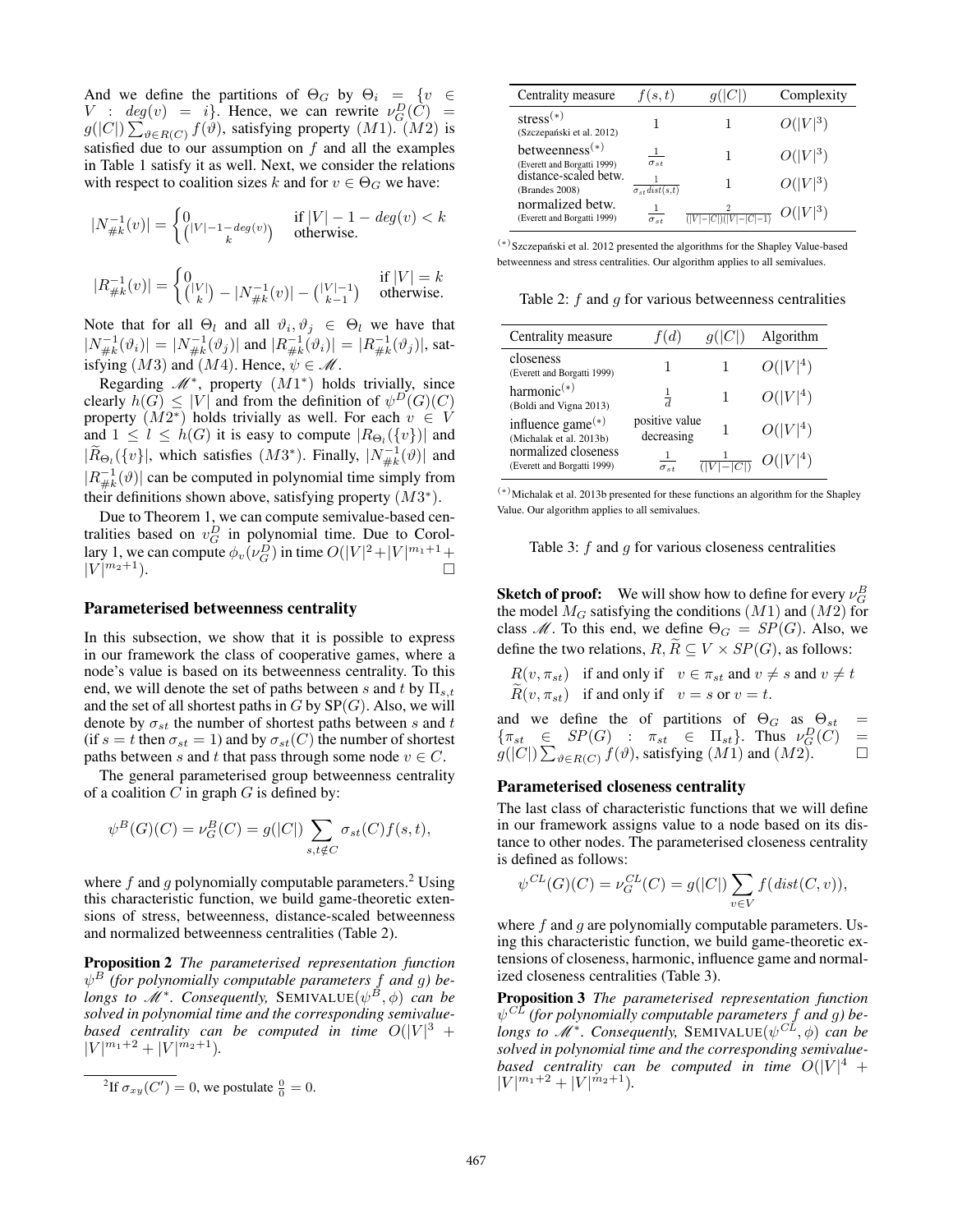**Sketch of proof:** We will show how to define a model  $M_G$ for every  $\nu_G^{CL}$ . To this end, we will define items as pairs of the form  $\langle u, l \rangle \subseteq V \times \{0, ..., |V| - 1\}$ . They will represent nodes and all possible distances between them. We define  $\Theta_G = \{ \langle u, l \rangle \in V \times \mathbb{N} : \exists_{v \in V} \text{dist}(u, v) = l \}$  and the partition  $\{ \{ \vartheta \} | \vartheta \in \Theta_G \}$  of singletons. Next, we define the two relations,  $R, R \subseteq V \times V \times \{0, \ldots, |V| - 1\}$ , as follows:

$$
R(v, \langle u, l \rangle) \text{ if and only if } dist(v, u) = l
$$
  

$$
\widetilde{R}(v, \langle u, l \rangle) \text{ if and only if } dist(v, u) < l.
$$

Thus  $\nu_G^{CL}(C) = g(|C|) \sum_{\vartheta \in R(C)} f(\vartheta)$ , satisfying  $(M1).<sup>3</sup>$  $(M2)$  holds for all entries in Table 3.  $(M3)$  and  $(M4)$  hold since item groups are singletons. Hence  $\psi^{CL} \in \mathcal{M}$ .

#### Related Work

Grofman and Owen (1982) were the first to apply a gametheoretic solution concept—the Banzhaf index—as a centrality measure. Gómez et al. (2003) proposed a centrality measure based on the Shapley value and Myerson value for graph-restricted games Myerson (1977). Amer and Giménez (2004) proposed to use semivalues as a measure of the importance of nodes, and Amer, Giménez, and Magaña (2012) followed for directed networks. Recently, Szczepański, Michalak, and Wooldridge (2014) developed the first game-theoretic measure of centrality based on the Owen value (Owen 1977) that takes into account the *community structure* of the underlying network. We also mention some works on the computational aspects of cooperative games on graphs (Bachrach and Rosenschein 2009; Greco et al. 2011).

Works on the computational characteristics of gametheoretic centrality include Michalak et al. (2013b), who proposed, inter alia, polynomial algorithms for Shapley value-based degree and closeness centralities, and Szczepański, Michalak, and Rahwan (2012), who proposed polynomial algorithms for Shapley value-based betweenness and stress centralities. Michalak et al. (2013a) proposed fast algorithms for connectivity games.

Game-theoretic centralities were first used by Suri and Narahari (2010) in the interesting application of influence propagation in networks. In particular, the authors used the Shapley value to approximate the solution to the top  $k$ -node problem, i.e., the problem of identifying the  $k$  most influential nodes in a network. Solution concepts from cooperative game theory have been applied to many other graphrelated problems, such as studies of the synergies between agents (Procaccia, Shah, and Tucker 2014), wire-tapping communication networks (Aziz et al. 2009).

Our paper also contributes to the line of research on modelling characteristic functions using specific combinatorial structures such as graphs. This includes works by Deng and Papadimitriou (1994), Greco et al. (2009), and Wooldridge and Dunne (2006). Such representations are guaranteed to be concise, however they are not fully expressive.

## Future Work

A few future research directions stem from this work. First, it may be possible to broaden the scope of the class of gametheoretic network centralities presented in this paper or to find new classes altogether. For example, perhaps it would be possible to extend our model to *coalitional semivalues* (Szczepański, Michalak, and Wooldridge 2014): the family of solution concepts for cooperative games with *a priori*given unions. Second, we have presented generalised degree, betweenness and closeness centralities, but many more cooperative games and their semivalues can be used to analyse networks. Finally, it would be interesting to perform an experimental analysis of the suitability of different semivalues for particular applications. The algorithms presented in this paper aim to facilitate the tractable computations that are necessary for such studies.

## Acknowledgements

Paul Harrenstein, Tomasz Michalak and Michael Wooldridge were supported by the European Research Council under Advanced Grant 291528 ("RACE"). Piotr Szczepański, Mateusz Tarkowski and Tomasz Michalak were supported by the Polish National Science grant DEC-2013/09/D/ST6/03920.

### References

Amer, R., and Giménez, J. M. 2004. A connectivity game for graphs. *Mathematical Methods of Operations Research* 60(3):453–470.

Amer, R.; Giménez, J.; and Magaña, A. 2012. Accessibility measures to nodes of directed graphs using solutions for generalized cooperative games. *Mathematical Methods of Operations Research* 75(1):105–134.

Aziz, H., and de Keijzer, B. 2014. Shapley meets Shapley. In Mayr, E. W., and Portier, N., eds., *31st International Symposium on Theoretical Aspects of Computer Science (STACS 2014)*, volume 25, 99–111.

Aziz, H.; Lachish, O.; Paterson, M.; and Savani, R. 2009. Wiretapping a hidden network. In *Proceedings of the the 5th Workshop on Internet & Network Economics (WINE '09)*, 438–446.

Bachrach, Y., and Rosenschein, J. S. 2009. Power in threshold network flow games. *Autonomous Agents and Multi-Agent Systems* 18(1):106–132.

Banzhaf, J. F. 1965. Weighted Voting Doesn't Work: A Mathematical Analysis. *Rutgers Law Review* 19:317–343.

Boldi, P., and Vigna, S. 2013. Axioms for centrality. *CoRR* abs/1308.2140.

Bollen, J.; Sompel, H. V.; Smith, J. A.; and Luce, R. 2005. Toward alternative metrics of journal impact: A comparison of download and citation data. *Information Processing and Management* 41(6):1419–1440.

Bonacich, P. 1972. Factoring and weighting approaches to status scores and clique identification. *Journal of Mathematical Sociology* 2(1):113–120.

<sup>&</sup>lt;sup>3</sup>In our examples f ignores the first parameter of  $\vartheta$  and is simply a function of distance.